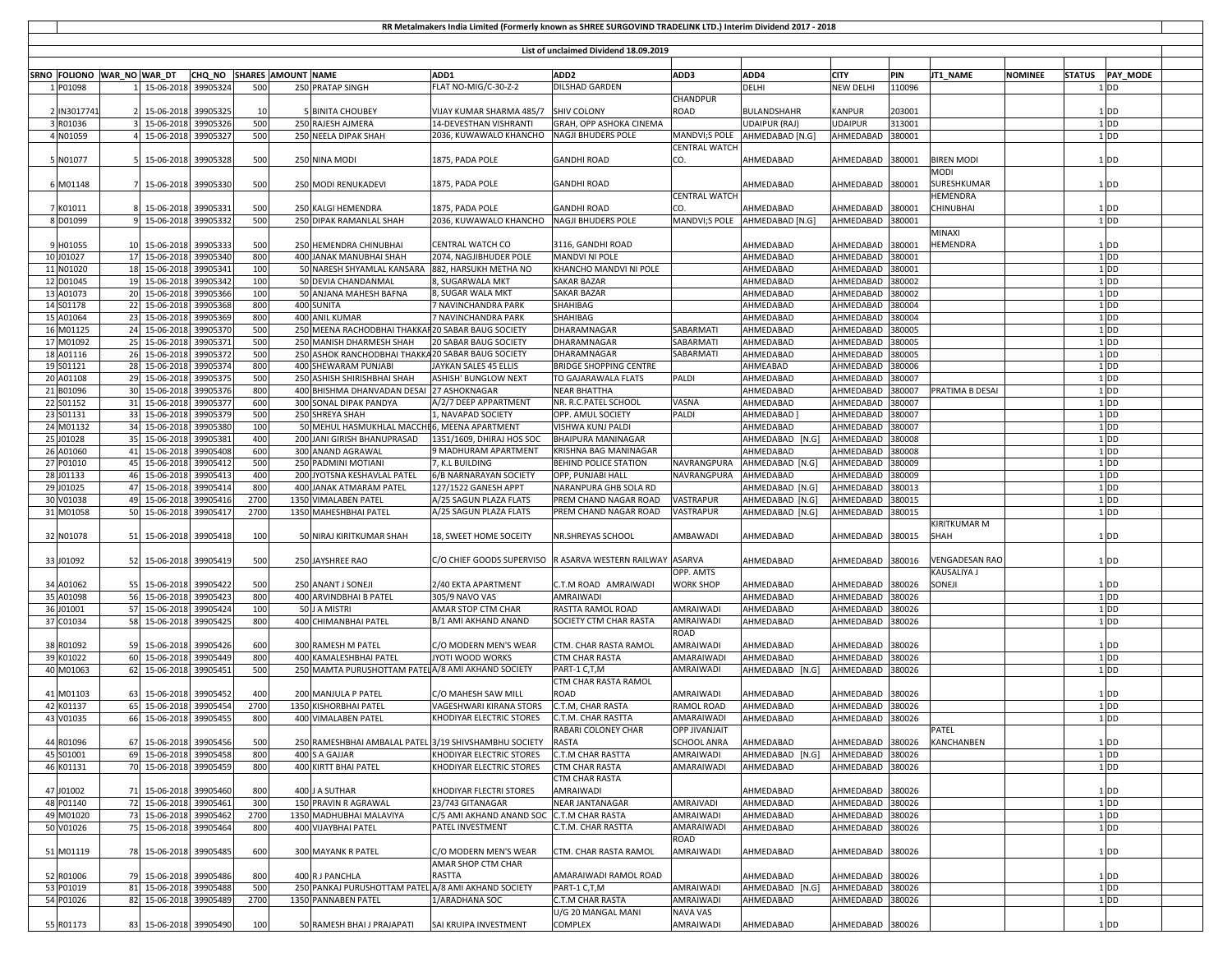| 56 P01120  | 84 15-06-2018           | 39905491 | 600  | 300 PUJABEN PATEL                                     | LARADHANA SOCIETY BEHIND MINAKSHI PARK CTM CHAR |                                    | <b>RASTA</b>       | AHMEDABAD               | AHMEDABAD        | 380026 |             | 1 DD              |
|------------|-------------------------|----------|------|-------------------------------------------------------|-------------------------------------------------|------------------------------------|--------------------|-------------------------|------------------|--------|-------------|-------------------|
| 57 M01048  | 85 15-06-2018 39905492  |          | 2700 | 1350 MAHENDRABHAI PATEL                               | C/5 AMI AKHAND ANAND SOC C.T.M, CHAR RASTA      |                                    | AMRAIWADI          | AHMEDABAD               | AHMEDABAD 380026 |        |             | $1$ DD            |
|            |                         |          |      |                                                       |                                                 |                                    |                    |                         |                  |        |             |                   |
|            |                         |          |      |                                                       |                                                 |                                    | <b>ROAD</b>        |                         |                  |        |             |                   |
| 58 A01008  | 87 15-06-2018           | 39905494 | 600  | 300 AJAY M RAWAL                                      | C/O MODERN MEN'S WEAR                           | CTM. CHAR RASTA RAMOL              | AMRAIWADI          | AHMEDABAD               | AHMEDABAD        | 380026 |             | 1 DD              |
| 59 M01029  | 89 15-06-2018           | 39905496 | 600  | 300 MAFATLAL PATEL                                    | KHODIYAR ELECTRIC STORES                        | <b>CTM CHAR RASTTA</b>             | AMARAIWADI         | AHMEDABAD               | AHMEDABAD 380026 |        |             | $1$ DD            |
|            |                         |          |      |                                                       |                                                 |                                    |                    |                         |                  |        |             |                   |
| 60 P01012  | 91 15-06-2018 39905498  |          | 2700 | 1350 PALIBEN PATEL                                    | B/1 AMI AKAND ANAND SOCIE C.T.M CHAR RASTA      |                                    | AMRAIWADI          | AHMEDABAD [N.G]         | AHMEDABAD 380026 |        |             | 1 DD              |
|            |                         |          |      |                                                       |                                                 |                                    |                    |                         |                  |        | VENKATESH N |                   |
| 61 101002  | 92 15-06-2018           | 39905499 | 100  | 50 INDIRA V KAMAT                                     | A/5 ASHAPURI SOCIETY                            |                                    |                    | AHMEDABAD               | AHMEDABAD 380050 |        | KAMAT       | 1 DD              |
|            |                         |          |      |                                                       |                                                 | <b>GHODASAR</b>                    |                    |                         |                  |        |             |                   |
|            |                         |          |      |                                                       |                                                 |                                    | LEGE,              |                         |                  |        |             |                   |
| 62 R01166  | 93 15-06-2018           | 39905500 | 500  | 250 ROHAN JOSEPH                                      | 9, SHRI RANGVILLA ROW                           | HOUSE, NR. LJ COMMER COL           | <b>VASTRAPUR</b>   | AHMEDABAD [N.G]         | AHMEDABAD 380054 |        |             | $1$ DD            |
|            |                         |          |      |                                                       |                                                 |                                    | LEGE,              |                         |                  |        |             |                   |
| 63 D01100  | 94 15-06-2018 39905501  |          | 500  | 250 DIPAK SHAH                                        | 9, SHRI RANGVILLA ROW                           | HOUSE, NR. LJ COMMER COL VASTRAPUR |                    | AHMEDABAD [N.G]         | AHMEDABAD 380054 |        |             | $1$ DD            |
|            |                         |          |      |                                                       |                                                 | RAMESHWAR MAHADEV                  |                    |                         |                  |        |             |                   |
| 64 J01042  | 99 15-06-2018           | 39905524 | 800  | 400 JASHUBHAI PATEL                                   | 3. BADRI TEWAMENT BESIDE                        | <b>ISANPUR</b>                     |                    | AHMEDABAD               | AHMEDABAD        | 382403 |             | $1$ DD            |
|            |                         |          |      |                                                       | <b>3 BADRI TENAMENT BESIDE</b>                  |                                    |                    |                         |                  |        |             |                   |
| 65 B01002  | 100 15-06-2018          | 39905525 | 100  | 50 B J PATEL                                          |                                                 | RAMESHVAR MAHADEV                  | <b>ISANPUR</b>     | AHMEDABAD               | AHMEDABAD        | 382403 |             | $1$ DD            |
| 66 K01015  | 101 15-06-2018          | 39905526 | 2700 | 1350 KALPESHBHAI PATEL                                | <b>BHAGWATI ROAD WAYS</b>                       | NR. VATVA TURNING POINT            | <b>NAROL</b>       | AHMEDABAD               | AHMEDABAD 382405 |        |             | $1$ DD            |
|            |                         |          |      |                                                       |                                                 |                                    | <b>NAROL</b>       |                         |                  |        |             |                   |
| 67 K01004  | 102 15-06-2018          | 39905527 | 2700 | 1350 KACHARABHAI PATEL                                | <b>BHAGWATI BODY BILDRS</b>                     | VATVA TURNINGPOINT                 | SHAHWADI           | AHMEDABAD               | AHMEDABAD        | 382405 |             | 1 DD              |
| 68 D01102  | 103 15-06-2018          | 39905528 | 2700 | 1350 DIPAKBHAI PATEL                                  | 14 SHYAM SUNDAR SOCIETY                         | <b>NEAR VISHALNAGAR</b>            | <b>ISANPUR</b>     | AHMEDABAD               | AHMEDABAD        | 382443 |             | $1$ DD            |
| 69 C01038  | 104 15-06-2018          | 39905529 | 2700 | 1350 CHIMANBHAI PATEL                                 | 3/ BADRI TENAMENT                               | NR. RAMESHWAR MAHADEV              | <b>ISANPUR</b>     | AHMEDABAD [N.G]         | AHMEDABAD        | 382443 |             | $1$ DD            |
|            |                         |          |      |                                                       |                                                 |                                    |                    |                         |                  |        | AMTHABHAI B |                   |
|            |                         |          |      |                                                       |                                                 |                                    |                    |                         |                  |        |             |                   |
| 70 G01028  | 105 15-06-2018          | 39905530 | 500  | 250 GOMTIBEN PATEL                                    | 43, HAPPY HOME SOC                              | NR.SHANTARAM HALL                  | NIRNAY NAGAR       | AHMEDABAD [N.G]         | AHMEDABAD        | 382481 | PATEL       | $1$ DD            |
| 71 V01009  | 107 15-06-2018          | 39905532 | 2700 | 1350 VARSHABEN PATEL                                  | 49, DEV MANDIR SOCIETY                          | NR.DHANJIBHAI NO KUVO              | CHANDLODIYA        | AHMEDABAD               | AHMEDABAD        | 382481 |             | $1$ DD            |
| 72 A01058  | 108 15-06-2018          | 39905533 | 1400 | 700 AMTHABHAI PATEL                                   | 43, HAPPY HOME SOCIETY                          | NR. SHANTARAM HALL                 | NIRNAY NAGAR       | AHMEDABAD [N.G]         | AHMEDABAD        | 382481 |             | $1$ DD            |
| 73 P01097  | 109 15-06-2018          | 39905534 | 500  | 250 PRAMODKUMAR PATEL                                 | 17, FERTILIZER PARK                             | CHANDLODIYA                        |                    | AHMEDABAD [N.G]         | AHMEDABAD        | 382481 |             | $1$ DD            |
| 74 K01117  | 110 15-06-2018          | 39905535 | 500  | 250 KHODIDAS VIRDAS PATEL                             | 49, DEV MANDIR SOCIETY                          | AT PO, CHANDLODIYA                 |                    | AHMEDABAD [N.G]         | AHMEDABAD        | 382481 |             | $1$ DD            |
| 75 J01020  | 111 15-06-2018          | 39905556 | 500  | 250 JAGRUTI KHODIDAS PATEL                            | 49, DEVMANDIR SOCIETY                           | CHANDLODIYA                        |                    | AHMEDABAD [N.G]         | AHMEDABAD        | 382481 |             | $1$ DD            |
|            |                         |          |      |                                                       |                                                 |                                    |                    |                         |                  |        |             |                   |
|            |                         |          |      |                                                       |                                                 |                                    | <b>NEAR VISHAV</b> |                         |                  |        |             |                   |
| 76 D01044  | 112 15-06-2018          | 39905557 | 400  | 200 DEVENDRAKUMAR K SHAH                              | 11 SHALIBHADRA SOCI.                            | GAYTRI ROAD B/H KAMBOI             | <b>KALYAN</b>      | MEHSANA (N.G)           | <b>MEHSANA</b>   | 384002 |             | $1$ DD            |
| 77 K01056  | 113 15-06-2018          | 39905558 | 800  | 400 KANTIBHAI K PATEL                                 | AT & PO MAHERWADA                               | TA, SIDHPUR                        | DIST, MEHSANA      | MAHERWADA [N.G] MEHSANA |                  | 384130 |             | $1$ DD            |
| 78 R01113  | 114 15-06-2018          | 39905559 | 100  | 50 RAMESHKUAMR SHIVRAM PAT AT & PO MAHERWADA          |                                                 | <b>TA SIDDHPUR</b>                 |                    | MEHSANA (NG)            | MEHSANA          | 384130 |             | $1$ DD            |
| 79 R01071  | 116 15-06-2018          | 39905561 | 200  | 100 RAMABHAI MOHANBHAI PATEIAT & PO MAHERWADA         |                                                 | <b>TA SIDDHPUR</b>                 |                    | MEHSANA (NG)            | <b>MEHSANA</b>   | 384130 |             | $1$ DD            |
| 80 J01096  | 117 15-06-2018          | 39905562 | 800  | 400 JESANGBHAI CHATURBHAI PAT C/O JAY PRODUCTS        |                                                 | <b>STATE HIGH WAY</b>              |                    | UNAVA<br>[N.G]          | MEHSANA          | 384160 |             | $1$ DD            |
| 81 V01055  | 118 15-06-2018          | 39905563 | 800  | 400 VINODKUMAR SOMABHAI PATIC/O JAY PRODUCTS          |                                                 | <b>STATE HIGH WAY</b>              |                    | UNAVA<br>[N.G]          | MEHSANA          | 384160 |             | $1$ <sub>DD</sub> |
|            |                         |          |      |                                                       |                                                 |                                    |                    |                         |                  |        |             |                   |
| 82 J01019  | 119 15-06-2018          | 39905564 | 800  | 400 JAGRUTI KANTIBHAI PATEL                           | C/O JAY PRODUCTS                                | <b>STATE HIGH WAY</b>              |                    | UNAVA<br>[N.G]          | MEHSANA          | 384160 |             | $1$ DD            |
| 83 P01065  | 120 15-06-2018          | 39905565 | 800  | 400 PINTU UPENDRA PATEL                               | <b>BHAVANI WATCH CO</b>                         | OP, ZAVERI PARU                    |                    | UNJHA [N.G]             | MEHSANA          | 384170 |             | $1$ DD            |
| 84 M01094  | 122 15-06-2018          | 39905567 | 800  | 400 MANISH SURESHBHAI SHAH                            | C/OLR & CO                                      | OPP. NILKANTH MAHADEV              |                    | <b>UNJHA</b><br>[N.G]   | <b>MEHSANA</b>   | 384170 |             | $1$ DD            |
| 85 M01146  | 123 15-06-2018          | 39905568 | 800  | 400 MITABEN JIGNESH PATEL                             | 3, BHEMAT COLONY                                | ZAVERI PARU                        |                    | UNJHA [N.G]             | MEHSANA          | 384170 |             | $1$ DD            |
| 86 S01044  | 125 15-06-2018          | 39905570 | 800  | 400 SARITA PRANLAL PATEL                              | <b>BHAVANI WATCH CO</b>                         | OPP ZAVERI PARU                    |                    | UNJHA (N.G)             | <b>MEHSANA</b>   | 384170 |             | $1$ <sub>DD</sub> |
| 87 S01093  | 126 15-06-2018          | 39905571 | 800  | 400 SHANTA PINAKIN PATEL                              | <b>BHAVANI WATCH CO</b>                         | OPP ZAVERI PARU                    |                    | UNJHA (N.G)             | MEHSANA          | 384170 |             | $1$ DD            |
| 88 J01105  | 127 15-06-2018          | 39905572 | 800  | 400 JIGNESH CHIMANLAL PATEL                           | D K PATEL NILAM MEDICAL                         | <b>STORES PATEL BUILDIG</b>        |                    |                         | MEHSANA          | 384170 |             | $1$ DD            |
|            |                         |          |      |                                                       |                                                 |                                    |                    | UNJHA [N.G]             |                  |        |             |                   |
| 89 B01056  | 128 15-06-2018          | 39905573 | 800  | 400 BHARAT ISHVARLAL PATEL                            | KOTHARI BROTHERS                                | <b>GANDHI CHOWK</b>                |                    | UNJHA (N.G)             | <b>MEHSANA</b>   | 384170 |             | $1$ DD            |
| 90 B01032  | 129 15-06-2018          | 39905574 | 800  | 400 BANTU SUSHIL SHAH                                 | BHAVANI WATCH CO                                | OPP ZAVERI PARU                    |                    | UNJHA (NG)              | MEHSANA          | 384170 |             | $1$ DD            |
| 91 C01043  | 131 15-06-2018          | 39905598 | 800  | 400 CHIRAG PINAKIN PATEL                              | <b>BHAVANI WATCH CO</b>                         | OPP ZAVERI PARU                    |                    | UNJHA (N.G)             | <b>MEHSANA</b>   | 384170 |             | $1$ <sub>DD</sub> |
| 92 M01051  | 132 15-06-2018          | 39905599 | 800  | 400 MAHESH BALCHANDDAS PATEL 3, BHEMAT COLONY         |                                                 | ZAVERI PARU                        |                    | UNJHA [N.G]             | MEHSANA          | 384170 |             | $1$ DD            |
| 93 S01019  | 134 15-06-2018          | 39905601 | 800  | 400 SANGITA NARAYANBHAI MODI C/O LAXMI CHAND RATAN    |                                                 | <b>CHAND NEAR. COURT</b>           |                    | UNJHA<br>[N.G]          | MEHSANA          | 384170 |             | $1$ DD            |
| 94 S01061  | 135 15-06-201           | 39905605 | 800  | 400 SAVAJIBHAI L PATEL                                | <b>DIVYA SHAKTI</b>                             | <b>SURYODAY COLONY</b>             |                    | UNJHA (NG)              | MEHSANA          | 384170 |             | $1$ DD            |
| 95 S01124  | 136 15-06-2018          | 39905606 | 800  | 400 SHILPABEN MOHANLAL PATEL                          | <b>NEW R B HINGU</b>                            | <b>B N MODI CHAMBERS</b>           |                    | UNJHA [N.G]             | MEHSANA          | 384170 |             | $1$ DD            |
|            |                         |          |      |                                                       |                                                 |                                    |                    |                         |                  |        |             |                   |
| 96 D01050  | 137 15-06-2018          | 39905607 | 800  | 400 DHARA UPENDRA PATEL                               | <b>BHAVANI WATCH CO</b>                         | OPP, ZAVERI PARU                   |                    | UNJHA [N.G]             | <b>MEHSANA</b>   | 384170 |             | $1$ <sub>DD</sub> |
| 97 J01029  | 139 15-06-2018          | 39905609 | 800  | 400 JANKI SUSHIL SHAH                                 | <b>BHAVANI WATCH CO</b>                         | OPP. ZAVERI PARU                   |                    | UNJHA [N.G]             | MEHSANA          | 384170 |             | $1$ DD            |
| 98 J01131  | 140 15-06-2018          | 39905610 | 800  | 400 JYOTSANABEN TULSIDAS PATEL 5, BHEMAT COLONY       |                                                 | ZAVERI PARU                        |                    | UNJHA [N.G]             | MEHSANA          | 384170 |             | $1$ <sub>DD</sub> |
| 99 H01022  | 141 15-06-2018          | 39905611 | 800  | 400 HARJIBHAI HIRABHAI PATEL                          | C/O SHAH PRAKASH HARI                           | <b>GANJ BAZAR GOLAI</b>            |                    | UNJHA (N.G)             | <b>MEHSANA</b>   | 384170 |             | $1$ DD            |
| 100 A01105 | 142 15-06-2018          | 39905612 | 800  | 400 ASHABEN MOHANLAL PATEL                            | NEW R B HINGU                                   | <b>B N MODI CHAMBERS</b>           |                    | UNJHA [N.G]             | <b>MEHSANA</b>   | 384170 |             | $1$ DD            |
| 101 J01016 | 143 15-06-2018          | 39905613 | 800  | 400 JAGDISH PURSHOTTAMBHAI PAA T PATEL                |                                                 | <b>NEW KRUSHNA PARU</b>            |                    | UNJHA [N.G]             | <b>MEHSANA</b>   | 384170 |             | $1$ DD            |
| 102 R01058 | 144 15-06-2018          | 39905614 | 800  | 400 RAJVI UPENDRA PATEL                               | <b>BHAVANI WATCH CO</b>                         | OPP, ZAVERI PARU                   |                    | UNJHA [N.G]             | MEHSANA          | 384170 |             | $1$ DD            |
|            | 145 15-06-2018 39905615 |          |      |                                                       |                                                 |                                    |                    |                         |                  |        |             |                   |
| 103 D01028 |                         |          | 800  | 400 DAXABEN SHAILESH PATEL                            | MAHENDRA HINGU                                  | ZAVERI PARU                        |                    | UNJHA [N.G]             | MEHSANA          | 384170 |             | ηpp               |
| 104 R01117 | 146 15-06-2018 39905616 |          | 800  | 400 RAMILA BHARAT PATEL                               | <b>KOTHARI BROTHERS</b>                         | <b>GANDHI CHOWK</b>                |                    | UNJHA (N.G)             | MEHSANA          | 384170 |             | $1$ <sub>DD</sub> |
| 105 K01039 | 147 15-06-2018 39905617 |          | 800  | 400 KANKA JAGDISH PATEL                               | <b>BHAVANI WATCH CO</b>                         | OPP ZAVERI PARU                    |                    | <b>UNJHA</b>            | MEHSANA          | 384170 |             | $1$ DD            |
| 106 V01018 | 148 15-06-2018 39905618 |          | 800  | 400 VASANTBHAI TULSIDAS PATEL                         | <b>RONAK STUDIO</b>                             | S T ROAD                           |                    | UNJHA [N.G]             | MEHSANA          | 384170 |             | $1$ DD            |
| 107 M01095 | 150 15-06-2018          | 39905343 | 800  | 400 MANISHA NIMESH PATEL                              | D K PATEL NILAM MEDICAL                         | STORES PATEL BUILDING              |                    | UNJHA [N.G]             | MEHSANA          | 384170 |             | $1$ DD            |
| 108 U01007 | 151 15-06-2018 39905344 |          | 800  | 400 UPENDRA PRANLAL PATEL                             | BHAVANI WATCH CO                                | OPP ZAVERI PARU                    |                    | UNJHA (N.G)             | MEHSANA          | 384170 |             | $1$ DD            |
| 109 K01007 | 152 15-06-2018          | 39905345 | 800  | 400 KAILASH BHARAT PATEL                              | KOTHARI BROTHERS                                | <b>GANDHI CHOWK</b>                |                    | UNJHA (N.G)             | MEHSANA          | 384170 |             | $1$ DD            |
|            |                         |          |      |                                                       |                                                 |                                    |                    |                         |                  |        |             |                   |
| 110 C01011 | 154 15-06-2018 39905347 |          | 800  | 400 CHANDRIKA HARIBHAI PATEL                          | <b>KOTHARI BROTHERS</b>                         | <b>GANDHI CHOWK</b>                |                    | UNJHA (N.G)             | MEHSANA          | 384170 |             | $1$ DD            |
| 111 M01130 | 155 15-06-2018 39905348 |          | 800  | 400 MEGALBEN VISHNUBHAI PATEL A S PADHYA              |                                                 | SAJJAN NAGAR                       |                    | UNJHA [N.G]             | MEHSANA          | 384170 |             | $1$ <sub>DD</sub> |
| 112 P01139 | 157 15-06-2018          | 39905350 | 800  | 400 PUSPABEN S PATEL                                  | MEVADA VAD                                      |                                    |                    | UNJHA (N.G)             | MEHSANA          | 384170 |             | $1$ DD            |
| 113 B01036 | 158 15-06-2018 39905351 |          | 800  | 400 BHAGUBHAI BALCHANDDAS PAA/34 MAHAVIR COMPLEX      |                                                 | <b>STATION ROAD</b>                |                    | UNJHA [N.GUJ]           | MEHSANA          | 384170 |             | $1$ DD            |
| 114 S01025 | 159 15-06-2018          | 39905352 | 800  | 400 SANJAY J PRAJAPATI                                | JYOTI KRUSHI SEVA                               | <b>KENDRA SARDAR PATEL</b>         | <b>COMPLEX</b>     | UNJHA (N.G)             | MEHSANA          | 384170 |             | $1$ DD            |
| 115 S01047 | 160 15-06-2018 39905353 |          | 800  | 400 SAROJ PRAHLAD PATEL                               | <b>ANAND GENERAL STORES</b>                     | SARDAR CHOWK                       |                    | UNJHA (N.G)             | MEHSANA          | 384170 |             | $1$ DD            |
| 116 S01127 | 161 15-06-2018          | 39905354 | 800  | 400 SHIVRAMBHAI ISHVARBHAI PATNEAR SANJIVANI HOSPITAL |                                                 | <b>SARDAR CHOK</b>                 |                    | <b>UNJHA</b>            | MEHSANA          | 384170 |             | $1$ DD            |
| 117 A01104 | 163 15-06-2018          |          |      |                                                       |                                                 | NEW KRUSHNA PARU                   |                    |                         |                  |        |             | $1$ DD            |
|            |                         | 39905356 | 800  | 400 ASHABEN JAGDISHBHAI PATEL A T PATEL               |                                                 |                                    |                    | UNJHA [N.G]             | MEHSANA          | 384170 |             |                   |
| 118 J01017 | 164 15-06-2018 39905357 |          | 800  | 400 JAGDISHBHAI GANESHBHAI PATA/34 MAHAVIR COMPLEX    |                                                 | <b>STATION ROAD</b>                |                    | UNJHA [N.GUJ]           | MEHSANA          | 384170 |             | 1 <sub>DD</sub>   |
| 119 R01060 | 165 15-06-2018 39905358 |          | 800  | 400 RAKESH BHARAT PATEL                               | KOTHARI BROTHERS                                | <b>GANDHI CHOWK</b>                |                    | UNJHA (N.G)             | MEHSANA          | 384170 |             | $1$ DD            |
| 120 C01004 | 166 15-06-2018 39905359 |          | 800  | 400 CHAMELIBEN SURESHBHAI SHAC/O L R & CO             |                                                 | OPP. NILKANTH MAHADEV              |                    | <b>UNJHA</b><br>[N.G]   | MEHSANA          | 384170 |             | $1$ DD            |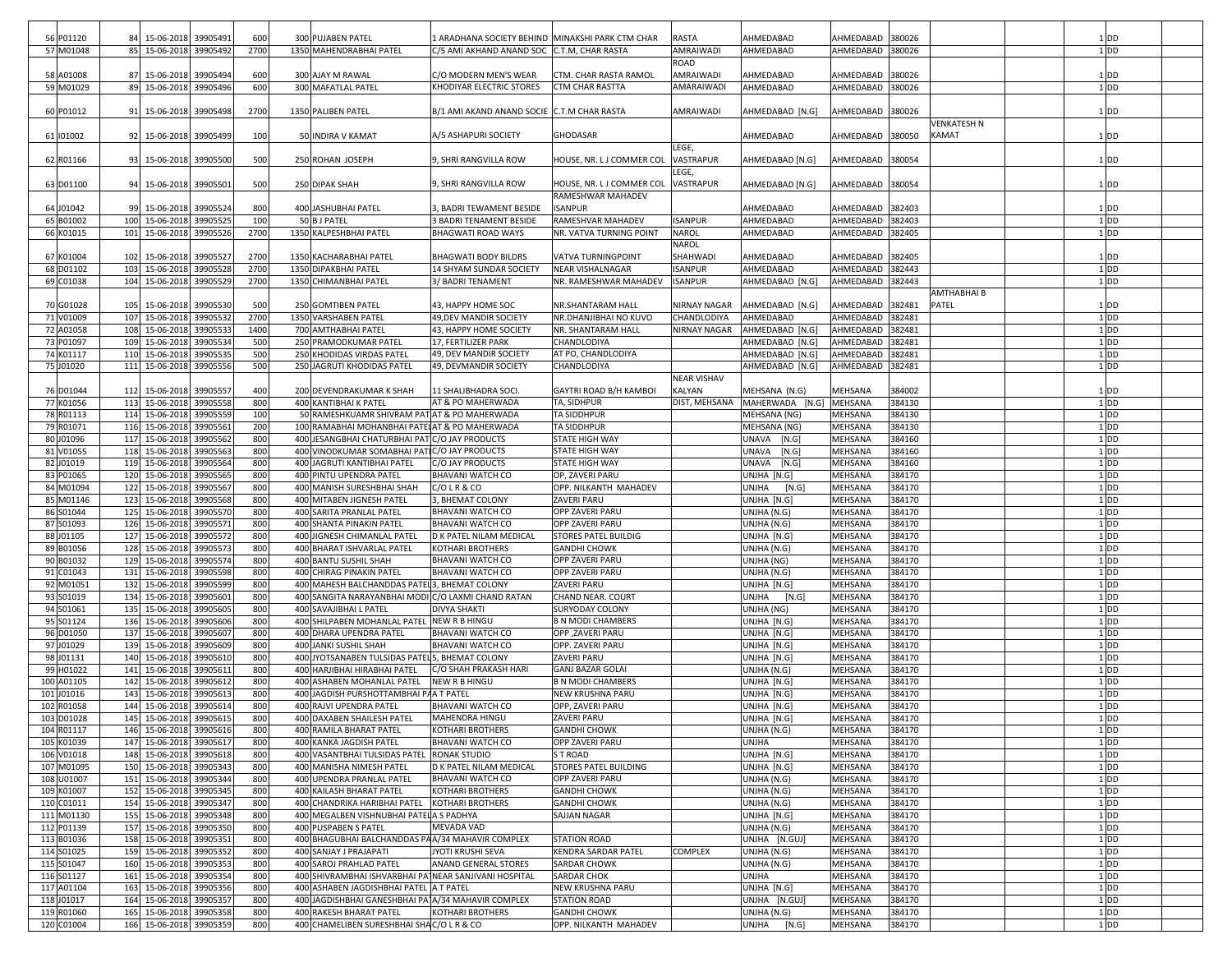| 121 C01013 | 167 15-06-2018          | 39905360 | 800 | 400 CHANDRIKA TRIBHOVAN PATEL A S PADHYA              |                               | SAJJAN NAGAR             |                              | UNJHA [N.G]           | MEHSANA        | 384170 |  | 1 <sub>DD</sub>   |
|------------|-------------------------|----------|-----|-------------------------------------------------------|-------------------------------|--------------------------|------------------------------|-----------------------|----------------|--------|--|-------------------|
| 122 N01083 | 169 15-06-2018          | 39905362 | 800 | 400 NITA HARIBHAI PATEL                               | <b>KOTHARI BROTHERS</b>       | <b>GANDHI CHOWK</b>      |                              | UNJHA [N.G]           | MEHSANA        | 384170 |  | 1 <sub>DD</sub>   |
|            |                         |          |     |                                                       |                               |                          |                              |                       |                |        |  |                   |
| 123 R01127 | 170 15-06-2018          | 39905363 | 800 | 400 RAMJIBHAI PRABHUDAS PATEL BHEMAT POLE             |                               | NR, SATTA HOLL           |                              | UNJHA<br>[N.G]        | MEHSANA        | 384170 |  | $1$ DD            |
| 124 V01076 | 171 15-06-2018          | 39905364 | 800 | 400 VISHNUBHAI TRIBHOVANDAS PHINGU NIVAS              |                               | ZAVERI PARU              |                              | UNJHA [N.G]           | MEHSANA        | 384170 |  | 1 <sub>DD</sub>   |
| 125 Z01001 | 172 15-06-2018          | 39905365 | 800 | 400 ZINKAL SUSHIL SHAH                                | <b>BHAVANI WATCH CO</b>       | <b>OPP ZAVERI PARU</b>   |                              | UNJHA (NG)            | MEHSANA        | 384170 |  | $1$ DD            |
| 126 M01138 | 173 15-06-2018          | 39905387 | 800 | 400 MENABEN TRIBHOVANDAS PATT P PATEL                 |                               | <b>NEW KRUSHNA PARU</b>  |                              | UNJHA [N.G]           | MEHSANA        | 384170 |  | $1$ DD            |
|            |                         |          |     |                                                       |                               |                          |                              |                       |                |        |  |                   |
| 127 R01143 | 175 15-06-2018          | 39905389 | 800 | 400 RASILABEN TULSIDAS PATEL                          | 5, BHEMAT COLONY              | ZAVERI PARU              |                              | UNJHA [N.G]           | MEHSANA        | 384170 |  | 1 <sub>DD</sub>   |
| 128 R01169 | 176 15-06-2018          | 39905390 | 800 | 400 RONAK JAGDISH PATEL                               | <b>BHAVANI WATCH CO</b>       | OPP, ZAVERI PARU         |                              | UNJHA [N.G]           | MEHSANA        | 384170 |  | $1$ DD            |
| 129 N01062 | 177 15-06-2018          | 39905391 | 800 | 400 NEHA UPENDRA PATEL                                | <b>BHAVANI WATCH CO</b>       | OPP ZAVERI PARU          |                              | UNJHA (N.G)           | MEHSANA        | 384170 |  | $1$ DD            |
|            |                         |          |     |                                                       |                               |                          |                              |                       |                |        |  |                   |
| 130 P01013 | 178 15-06-2018          | 39905392 | 800 | 400 PALLAVI PINAKIN PATEL                             | <b>BHAVANI WATCH CO</b>       | <b>OPP ZAVERI PARU</b>   |                              | UNJHA (N.G)           | MEHSANA        | 384170 |  | $1$ DD            |
| 131 K01104 | 179 15-06-2018          | 39905393 | 800 | 400 KESHAJI KANAJI RAJPUT                             | <b>UMIYA CLINIC</b>           | <b>STATION ROAD</b>      |                              | UNJHA                 | MEHSANA        | 384170 |  | $1$ DD            |
| 132 S01199 | 180 15-06-2018          | 39905394 | 800 | 400 SUSHIL KUMARPAL SHAH                              | <b>BHAVANI WATCH CO</b>       | OPP, ZAVERI PARU         |                              | UNJHA [N.G]           | MEHSANA        | 384170 |  | $1$ DD            |
|            |                         | 39905395 | 800 |                                                       |                               | KENDRA SARDAR PATEL      |                              |                       |                | 384170 |  | $1$ DD            |
| 133 J01061 | 181 15-06-2018          |          |     | 400 JAYANTI J PRAJAPATI                               | JYOTI KRUSHI SEVA             |                          | COMPLEX                      | UNJHA (N.G)           | MEHSANA        |        |  |                   |
| 134 V01029 | 182 15-06-2018          | 39905396 | 800 | 400 VIJAYKUMAR TULSIDAS PATEL RONAK STUDIO            |                               | S T ROAD                 |                              | UNJHA [N.G]           | MEHSANA        | 384170 |  | 1 <sub>DD</sub>   |
| 135 J01086 | 183 15-06-2018          | 39905397 | 800 | 400 JAYKUMAR ARVINDBHAI PATEL A S PADHYA              |                               | SAJJAN NAGAR             |                              | UNJHA [N.G]           | MEHSANA        | 384170 |  | $1$ DD            |
| 136 R01123 | 184 15-06-2018          | 39905398 | 800 | 400 RAMILABEN TRIBHOVAN PATEL T P PATEL               |                               | NEW KRUSHNA PARU         |                              | UNJHA [N.G]           | MEHSANA        | 384170 |  | $1$ DD            |
|            |                         |          |     |                                                       |                               |                          |                              |                       |                |        |  |                   |
| 137 S01018 | 185 15-06-2018          | 39905399 | 800 | 400 SANGITA DHARMENDRA PATEL MAHENDRA HINGU           |                               | ZAVERI PARU              |                              | UNJHA [N.G]           | MEHSANA        | 384170 |  | 1 <sub>DD</sub>   |
| 138 S01161 | 186 15-06-2018          | 39905400 | 800 | 400 SUDHA ARVINDBHAI PATEL                            | <b>T P PATEL</b>              | NEW KRUSHNA PARU         |                              | UNJHA [N.G]           | MEHSANA        | 384170 |  | $1$ DD            |
| 139 J01087 | 187 15-06-2018          | 39905401 | 800 | 400 JAYMIN REVABHAI PATEL                             | <b>ISHVAR KRUPA TRANSPORT</b> |                          |                              | UNJHA (NG)            | MEHSANA        | 384170 |  | $1$ DD            |
|            |                         |          |     |                                                       |                               |                          |                              |                       |                |        |  |                   |
| 140 A01091 | 189 15-06-2018          | 39905403 | 800 | 400 ARVIND DAHYALAL SHAH                              | <b>ISHVAR KRUPA TRANSPORT</b> |                          |                              | UNJHA [N.G]           | MEHSANA        | 384170 |  | $1$ DD            |
| 141 R01159 | 191 15-06-2018          | 39905405 | 800 | 400 RINABEN SANJAYKUMAR PATELMAHENDRA HINGU           |                               | ZAVERI PARU              |                              | UNJHA [N.G]           | MEHSANA        | 384170 |  | $1$ DD            |
| 142 C01030 | 192 15-06-2018          | 39905406 | 800 | 400 CHETNABEN MAHESHBHAI PAT A/34 MAHAVIR COMPLEX     |                               | <b>STATION ROAD</b>      |                              | UNJHA [N.GUJ]         | MEHSANA        | 384170 |  | 1 <sub>DD</sub>   |
| 143 R01152 | 193 15-06-2018          | 39905407 | 800 | 400 REKHA HARIBHAI PATEL                              | <b>KOTHARI BROTHERS</b>       | <b>GANDHI CHOWK</b>      |                              | UNJHA [N.G]           | MEHSANA        | 384170 |  | $1$ DD            |
|            |                         |          |     |                                                       |                               |                          |                              |                       |                |        |  |                   |
| 144 J01107 | 194 15-06-2018          | 39905427 | 800 | 400 JIGNESH PINAKIN PATEL                             | <b>BHAVANI WATCH CO</b>       | <b>OPP ZAVERI PARU</b>   |                              | UNJHA (N.G)           | MEHSANA        | 384170 |  | 1 <sub>DD</sub>   |
| 145 P01060 | 196 15-06-2018          | 39905429 | 800 | 400 PINAKIN NAGARDAS PATEL                            | <b>BHAVANI WATCH CO</b>       | <b>OPP ZAVERI PARU</b>   |                              | UNJHA (N.G)           | MEHSANA        | 384170 |  | $1$ DD            |
| 146 M01169 | 197 15-06-2018          | 39905430 | 800 | 400 MUNNI SUSHIL SHAH                                 | <b>BHAVANI WATCH CO</b>       | OPP, ZAVERI PARU         |                              | UNJHA [N.G]           | MEHSANA        | 384170 |  | $1$ DD            |
|            |                         |          |     | 400 ARVIND TRIBHOVANDAS PATEL T P PATEL               |                               |                          |                              |                       |                |        |  |                   |
| 147 A01096 | 198 15-06-2018          | 39905431 | 800 |                                                       |                               | NEW KRUSHNA PARU         |                              | UNJHA [N.G]           | MEHSANA        | 384170 |  | 1 <sub>DD</sub>   |
| 148 J01013 | 199 15-06-2018          | 39905432 | 800 | 400 JAGDISH BHARAT PATEL                              | <b>KOTHARI BROTHERS</b>       | <b>GANDHI CHOWK</b>      |                              | UNJHA (N.G)           | MEHSANA        | 384170 |  | $1$ DD            |
| 149 C01031 | 201 15-06-2018          | 39905434 | 800 | 400 CHILKA HARIBHAI PATEL                             | <b>KOTHARI BROTHERS</b>       | <b>GANDHI CHOWK</b>      |                              | UNJHA [N.G]           | MEHSANA        | 384170 |  | $1$ DD            |
| 150 M01056 | 202 15-06-2018          | 39905435 | 800 | 400 MAHESH MOHANLAL PATEL                             | 3, BHEMAT COLONY              | ZAVERI PARU              |                              | UNJHA [N.G]           | MEHSANA        | 384170 |  | $1$ DD            |
|            |                         |          |     |                                                       |                               |                          |                              |                       |                |        |  |                   |
| 151 S01066 | 204 15-06-2018          | 39905437 | 800 | 400 SAVITA KAMLESH NAI                                | <b>BHAVANI WATCH CO</b>       | OPP ZAVERI PARU          |                              | UNJHA (NG)            | MEHSANA        | 384170 |  | 1 <sub>DD</sub>   |
| 152 R01039 | 205 15-06-2018          | 39905438 | 800 | 400 RAJESH JAYANTILAL PATEL                           | 3, BHEMAT COLONY              | ZAVERI PARU              |                              | UNJHA [N.G]           | MEHSANA        | 384170 |  | $1$ DD            |
| 153 R01164 | 206 15-06-2018          | 39905439 | 800 | 400 RITABEN TULSIDAS PATEL                            | 5, BHEMAT COLONY              | ZAVERI PARU              |                              | UNJHA [N.G]           | MEHSANA        | 384170 |  | $1$ DD            |
|            |                         |          |     |                                                       |                               |                          |                              |                       |                |        |  |                   |
| 154 C01012 | 209 15-06-2018          | 39905442 | 800 | 400 CHANDRIKA NARESHBHAI PATENEW R B HINGU            |                               | <b>B N MODI CHAMBERS</b> |                              | UNJHA [N.G]           | MEHSANA        | 384170 |  | $1$ DD            |
| 155 P01062 | 210 15-06-2018          | 39905443 | 800 | 400 PINKI BHARAT PATEL                                | <b>KOTHARI BROTHERS</b>       | <b>GANDHI CHOWK</b>      |                              | UNJHA (N.G)           | MEHSANA        | 384170 |  | $1$ DD            |
| 156 P01074 | 211 15-06-2018          | 39905444 | 800 | 400 PRAFUL DAHYALAL SHAH                              | ISHVARKROPA TRANS PORT        |                          |                              | UNJHA                 | MEHSANA        | 384170 |  | 1 <sub>DD</sub>   |
|            |                         |          |     |                                                       |                               | <b>ZAVERI PARU</b>       |                              |                       |                |        |  |                   |
| 157 M01152 | 212 15-06-2018          | 39905445 | 800 | 400 MOHANBHAI PARSHOTTAMDA HINGU NIVAS                |                               |                          |                              | UNJHA [N.G]           | MEHSANA        | 384170 |  | 1 <sub>DD</sub>   |
| 158 T01016 | 213 15-06-2018          | 39905446 | 800 | 400 TRIBHOVAN PURSHOTTAMDAS T P PATEL                 |                               | <b>NEW KRUSHNA PARU</b>  |                              | UNJHA [N.G]           | MEHSANA        | 384170 |  | $1$ DD            |
|            |                         |          |     |                                                       |                               |                          |                              |                       |                |        |  |                   |
|            |                         |          |     |                                                       |                               |                          |                              |                       |                |        |  |                   |
| 159 D01052 | 215 15-06-2018          | 39905448 | 800 | 400 DHARMENDRA KANTILAL PATE MAHENDRA HINGU           |                               | <b>ZAVERI PARU</b>       |                              | UNJHA [N.G]           | MEHSANA        | 384170 |  | $1$ DD            |
| 160 R01172 | 216 15-06-2018          | 39905465 | 800 | 400 RUSABH REVABHAI PATEL                             | <b>ISHVAR KRUPA TRANSPORT</b> |                          |                              | UNJHA (NG)            | MEHSANA        | 384170 |  | $1$ DD            |
| 161 B01110 | 217 15-06-2018          | 39905466 | 800 | 400 BIPIN NARAYANBHAI PATEL                           | A/34 MAHAVIR COMPLEX          | <b>STATION ROAD</b>      |                              | UNJHA [N.GUJ]         | MEHSANA        | 384170 |  | $1$ DD            |
|            |                         |          |     |                                                       |                               | NEW KRUSHNA PARU         |                              |                       |                |        |  |                   |
| 162 C01026 | 218 15-06-2018          | 39905467 | 800 | 400 CHETAN MANILAL PATEL                              | A T PATEL                     |                          |                              | UNJHA [N.G]           | MEHSANA        | 384170 |  | 1 <sub>DD</sub>   |
| 163 K01030 | 219 15-06-2018          | 39905468 | 800 | 400 KAMLESH PRANSUKH NAI                              | <b>BHAVANI WATCH CO</b>       | OPP ZAVERI PARU          |                              | UNJHA (NG)            | MEHSANA        | 384170 |  | $1$ DD            |
| 164 B01074 | 220 15-06-2018          | 39905469 | 700 | 350 BHARATKUMAR MULJIBHAI PA NEW AMBIKA KIRANA STORES |                               | RAMBHAI LATI             |                              | UNJHA [N.G]           | MEHSANA        | 384170 |  | 1 <sub>DD</sub>   |
| 165 D01046 | 221 15-06-2018          | 39905470 | 800 | 400 DEVIKA CHETANKUMAR PATEL A T PATEL                |                               | NEW KRUSHNA PARU         |                              | UNJHA [N.G]           | MEHSANA        | 384170 |  | 1 <sub>DD</sub>   |
|            |                         |          |     |                                                       |                               |                          |                              |                       |                |        |  |                   |
|            |                         |          |     |                                                       |                               |                          | KARLI TA                     |                       |                |        |  |                   |
| 166 A01023 | 223 15-06-2018          | 39905472 | 500 | 250 ALPESH KUMAR I PATEL                              | PATEL VAS                     | <b>JUNI KARLI</b>        | SIDHAPUR                     | MEHSANA               | MEHSANA        | 384171 |  | $1$ DD            |
| 167 M01025 | 225 15-06-2018          | 39905474 | 800 | 400 MAFATLAL LAKHUDAS PATEL                           | VAGHESHWARI VAS               | AT & PO MAKTUPUR         | TA SIDHPUR                   | MAHESANA (NG)         | MEHSANA        | 384178 |  | $1$ DD            |
| 168 R01010 | 226 15-06-2018          | 39905475 | 800 | 400 R P PATEL                                         | AT & PO SEVALA                | TA, CHANASMA             | DIST. MEHSANA                | SEVALA<br>[N.G]       | <b>MEHSANA</b> | 384178 |  | $1$ <sub>DD</sub> |
|            |                         |          |     |                                                       |                               |                          |                              |                       |                |        |  |                   |
|            |                         |          |     |                                                       |                               |                          | TA. SIDHPUR                  |                       |                |        |  |                   |
| 169 R01155 | 228 15-06-2018          | 39905477 | 800 | 400 REVABHAI PITAMBERDAS PATE VAGHESHWARI VAS         |                               | AT PO MAKTAPUR           | DIST. MEHSANA                | MAKTAPUR [N.G]        | MEHSANA        | 384178 |  | $1$ DD            |
| 170 D01094 | 229 15-06-2018          | 39905478 | 300 | 150 DIPABEN DINESHBHAI PATEL                          | <b>KHADALPUR</b>              | P.O. PALDI               |                              | VISNAGAR              | MEHSANA        | 384315 |  | 1 <sub>DD</sub>   |
|            |                         |          |     |                                                       |                               |                          |                              |                       |                |        |  |                   |
| 171 N01013 | 230 15-06-2018          | 39905479 | 100 | 50 NARAYANBHAI PATEL                                  | KHADALPUR                     | P.O. PALDI               |                              | VISNAGAR              | MEHSANA        | 384315 |  | $1$ DD            |
|            |                         |          |     |                                                       |                               |                          |                              |                       |                |        |  |                   |
| 172 S01012 | 231 15-06-2018          | 39905480 | 800 | 400 SACHIN P SHAH                                     | LB PARK B-7 303 NEAR          | LB CINEMA                | <b>GOHDDOD ROAD SURAT</b>    |                       | <b>SURAT</b>   | 395001 |  | $1$ DD            |
| 173 R01150 | 232 15-06-2018          | 39905481 | 800 | 400 RAXABEN P SHAH                                    | 202 ANANT AWAS APT-1          | <b>NEAR ANANDNAGAR</b>   | SAGRAMPURA                   | SURAT                 | <b>SURAT</b>   | 395002 |  | $1$ <sub>DD</sub> |
|            |                         |          |     |                                                       |                               |                          |                              |                       |                |        |  |                   |
| 174 M01093 | 233 15-06-2018 39905482 |          | 800 | 400 MANISH RAMANLAL MEHTA                             | 307 SARVODAY APARTMENT        | KAILASHNAGAR             | SAGRAMPURA                   | SURAT                 | SURAT          | 395002 |  | $1$ <sub>DD</sub> |
| 175 D01029 | 234 15-06-2018 39905505 |          | 800 | 400 DAXESH R MEHTA                                    | 307 SARVODAY APARTMENT        | KAILASHNAGAR             | SAGRAMPURA                   | <b>SURAT</b>          | SURAT          | 395002 |  | $1$ DD            |
| 176 M01116 | 235 15-06-2018 39905506 |          | 800 | 400 MANUBHAI KANTILAL VAHORA 202 ANANT AWAS APT-1     |                               | <b>NEAR ANANDNAGAR</b>   | SAGRAMPURA                   | <b>SURAT</b>          | SURAT          | 395002 |  | $1$ <sub>DD</sub> |
|            |                         |          |     |                                                       |                               |                          |                              |                       |                |        |  |                   |
| 177 A01125 | 236 15-06-2018 39905507 |          | 800 | 400 ATUL CHINUBHAI SHAH                               | 307 SARVODAY APARTMENT        | KAILASHNAGAR             | SAGRAMPURA                   | SURAT                 | SURAT          | 395002 |  | $1$ DD            |
| 178 C01029 | 237 15-06-2018 39905508 |          | 800 | 400 CHETNABEN M MEHTA                                 | 307 SARVODAY APARTMENT        | KAILASHNAGAR             | SAGRAMPURA                   | SURAT                 | SURAT          | 395002 |  | $1$ DD            |
| 179 B01103 | 238 15-06-2018 39905509 |          | 500 | 250 BINA P SANGHVI                                    | 202 HIRA MOTI APT             | NANAVAT MAIN ROAD        |                              | SURAT                 | SURAT          | 395002 |  | $1$ DD            |
|            |                         |          |     |                                                       | 202 ANANT AWAS APT-1          | <b>NEAR ANANDNAGAR</b>   |                              |                       |                |        |  |                   |
| 180 J01129 | 239 15-06-2018 39905510 |          | 800 | 400 JYOTSANABEN N SHAH                                |                               |                          | SAGRAMPURA                   | SURAT                 | SURAT          | 395002 |  | $1$ <sub>DD</sub> |
|            |                         |          |     |                                                       |                               |                          | <b>MANDIR NI GALI</b>        |                       |                |        |  |                   |
| 181 S01200 | 240 15-06-2018 39905511 |          | 500 | 250 SUSHILA B SANGHVI                                 | 1/3745, TORAN APT             | 1ST FLOOR B/2 GANESH     | SONIFALIYA                   | SURAT<br>[N.G]        | SURAT          | 395003 |  | 1 DD              |
|            |                         |          |     |                                                       |                               |                          | MANDIR NI GALI               |                       |                |        |  |                   |
|            |                         |          |     |                                                       |                               |                          |                              |                       |                |        |  |                   |
| 182 M01142 | 241 15-06-2018 39905512 |          | 500 | 250 MINAXI B SANGHVI                                  | 1/3745, TORAN APT             | 1ST FLOOR B/2 GANESH     | SONIFALIYA                   | <b>SURAT</b><br>[N.G] | SURAT          | 395003 |  | $1$ DD            |
| 183 P01126 | 242 15-06-2018 39905513 |          | 500 | 250 PUNAM R DAVE                                      | 202 MATRU ASHISH APT          | KAJI NU MEDAN            | <b>GOPI PURA</b>             | <b>SURAT</b>          | SURAT          | 395003 |  | $1$ <sub>DD</sub> |
| 184 S01192 | 243 15-06-2018 39905514 |          | 800 | 400 SURESH V SOJITRA                                  | 85 ANAND NAGAR SOC            | HIRA BAGHVARACHHA ROAD   |                              | SURAT                 | SURAT          | 395006 |  | $1$ <sub>DD</sub> |
|            |                         |          |     |                                                       |                               |                          |                              |                       |                |        |  |                   |
| 185 B01048 | 244 15-06-2018 39905515 |          | 800 | 400 BHAILAL V SOJITRA                                 | 85 ANAND NAGAR SOC            | HIRA BAGHVARACHHA ROAD   |                              | SURAT                 | SURAT          | 395006 |  | 1 <sub>DD</sub>   |
|            |                         |          |     |                                                       |                               |                          | CHIKUVADI NR,                |                       |                |        |  |                   |
| 186 Y01006 | 245 15-06-2018 39905516 |          | 800 | 400 YOGESH M LADHANI                                  | 8/9B SIDDH CHAKRA APT         | OPP RICHIE RICH HOTEL    | PARLE POINT                  | UMRA SURAT            | SURAT          | 395007 |  | 1 <sub>DD</sub>   |
|            |                         |          |     |                                                       |                               |                          |                              |                       |                |        |  |                   |
| 187 S01120 | 246 15-06-2018 39905517 |          | 800 | 400 SHEETAL M LADHANI                                 | 8/9B SIDDH CHAKRA APT         | OPP RICHIE RICH HOTEL    | CHIKUVADI NR,<br>PARLE POINT | UMRA SURAT            | SURAT          | 395007 |  | 1 <sub>DD</sub>   |